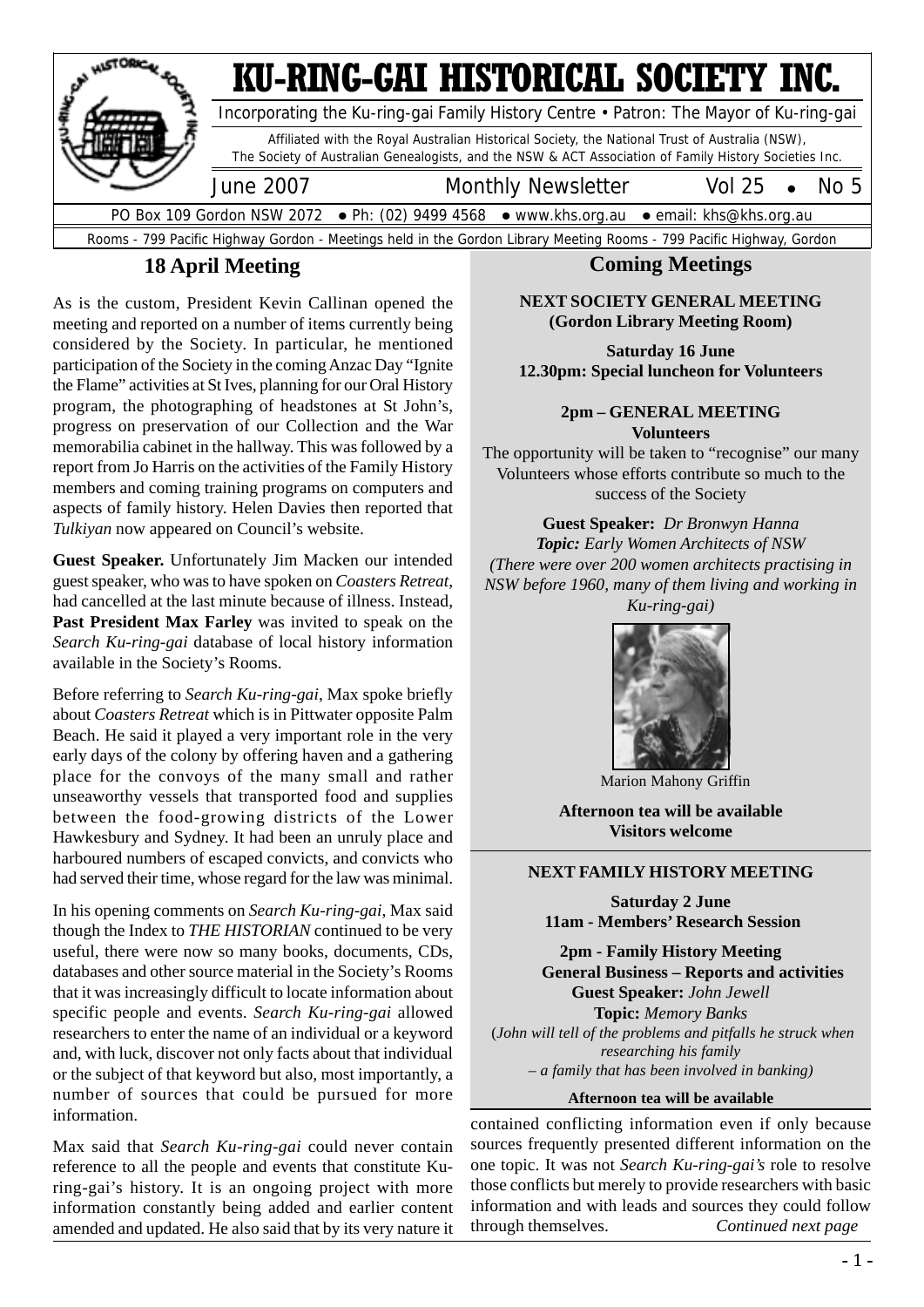Max then gave several examples of how useful *Search Kuring-gai* had been in researching with a view to writing articles, in finding some basic facts about houses and streets and in obtaining information about early residents and their families. In closing, he pointed out that it was necessary to routinely update the means used to store electronic information in order to keep pace with changing technology. Problems currently being encountered as a result of Microsoft's new VISTA operating system demonstrated the necessity for this to be done. If it were not, much of our current digital information would become inaccessible to general users and useless. He contrasted this with surviving copies of the Gutenberg Bible that were printed at the time Columbus was exploring the New World.

President Kevin Callinan thanked Max for his talk and for the work he had done in compiling the *Search Ku-ring-gai* database.

#### **Heritage Course Report**

A number of members have been beavering away over the last couple of months delving into the heritage of a number of homes on the eastern side of Gordon around Nelson and Edward Streets. This project has been part of the Course the Society has been conducting into researching the built heritage of Kuring-gai. The program has been orchestrated by Jennifer Harvey with helpers including Kathie Rieth and Ann Barry.

A number of the "students" presented their results to the group on Tuesday, 8 May and it was amazing how much historical information had been gleaned about the homes, their past owners and occupiers. Quite a few of those past owners had played an important role in shaping the history of our area.

In a number of cases contact had been made with the present owners who had willingly supplied such information as they might have had and welcomed the many extra facts the researchers had gleaned. Without exception they valued the new information about the history of their homes. It is expected that, in time, most of this information will find its way into the Society's records.

It is to be hoped that further courses along these lines will be arranged.

#### **Participate, Contribute, Learn and Enjoy**

A active and expanding Society such as ours always has much to do. There are plenty of opportunities for members to join in, to learn and to have pleasure in doing so. Just some of the special projects now in hand are:

- to become part of the oral history team we are putting together and training

- to develop and apply digital camera skills photographing headstones at St John's (contact Jo Harris – 9489 4393)

- to "learn by doing" when working with the team preserving our historical records

- to gain knowledge and experience by joining those scanning our large photo Collection

- to work in the Rooms or at home transferring information

to various databases.

- to type up old handwritten documents into MS Word files to make their content more easily read by researchers.

President Kevin Callinan would welcome calls on 9983 1525 – or generally ask a committee member.

#### **St Ives Festival on the Green**

The annual Festival on the St Ives Village Green will be on Sunday 17 June. This year the Society has obtained a special tent of its own which will be well stocked with information on Ku-ring-gai's history and its built heritage along with family history research resources. So why not call in and see us?

#### **Tulkiyan on Council Website**

It is pleasing to see that Council has now added information on the Heritage home, *Tulkiyan,* to its website. Though Council, and not the Society, is responsible for its management we retain a big interest in its welfare. It was built and owned throughout by the Donaldson family who were very active within our Society, and a number of our members give their time to it as volunteers.

#### **Anzac Day Celebrations**

President Kevin Callinan and Vice President Jo Harris represented the Society at *Anzac Day Ignite the Flame Celebrations* at St Ives on Anzac Day. A special feature of the Society's presentation was a listing of all those servicemen and women who served Australia in wartime and whose names appear on Honour Rolls within the municipality. On the previous Sunday, 22 April, Jo Harris had earlier paid homage to our servicemen and women by giving the Commemorative Address to members and guests of the Roseville RSL.

**\*\*\*\*\*\*\*\*\*\*\*\*\*\*\*\*\*\*\*\*\*\*\*\*\*\*\*\*\***  *CELEBRATING OUR VOLUNTEERS*

## *A Special luncheon!*

**All our volunteers are invited to an informal, but special, luncheon on Saturday 16 June in our Rooms at 12.30pm. This will be followed by our regular General Meeting at which each will be formally "recognised" and thanked.**

*An RSVP by Wednesday 13 June would be appreciated. Preferably, by calling in personally or by phone to the Rooms during Opening Hours – see the Back Page. Or email Ann Barry on a.barry@optusnet.com.au*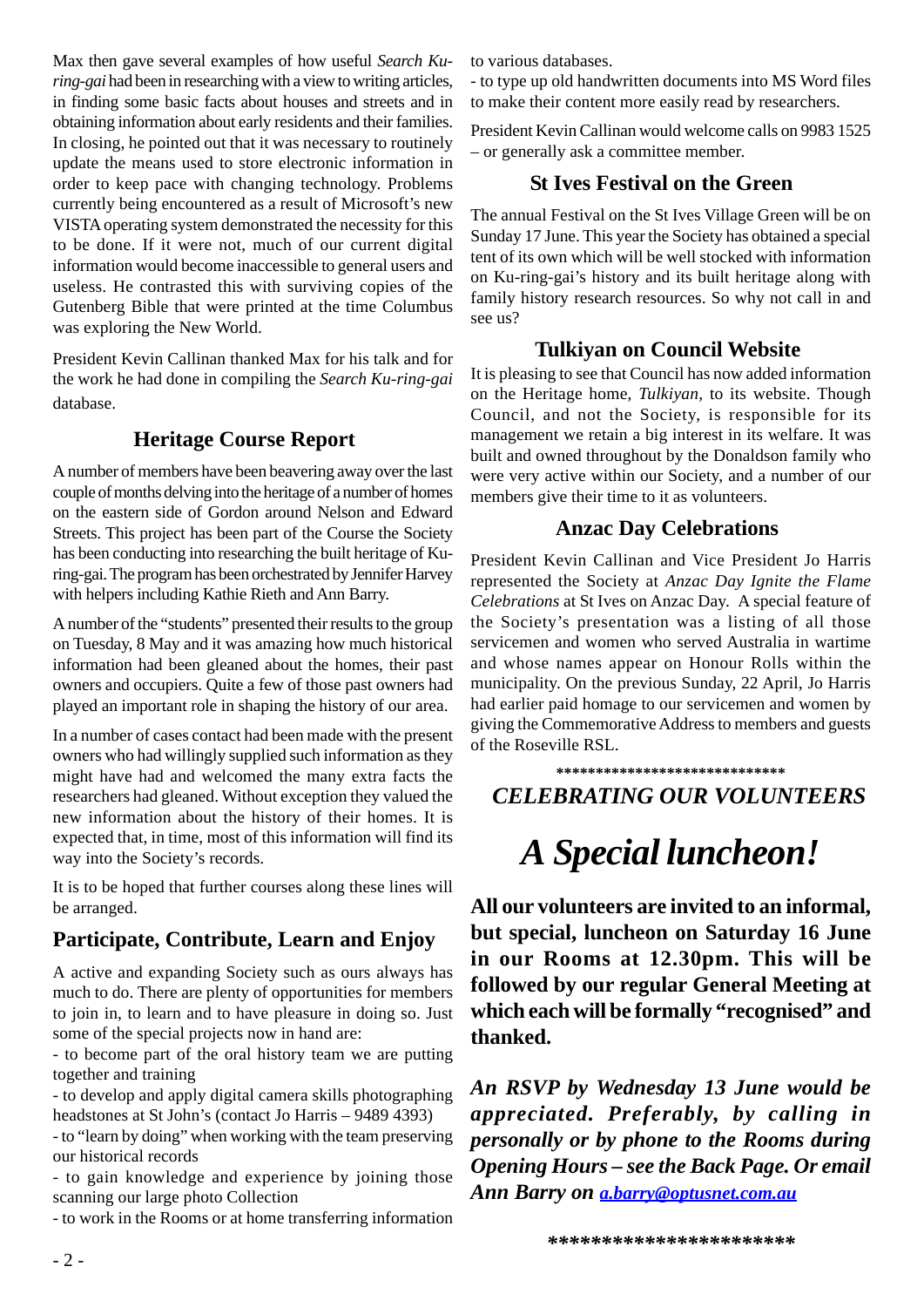#### **Turramurra Memorial Park**

**Member Profile**

Those visiting Turramurra Memorial Park in Eastern Road will almost certainly have noticed the entry gates and the many names inscribed on the columns recording those who served in World War I. Our long-time member, David R V Wood of Turramurra, has recently published a small book that lists all those whose names appear together with those from WWII on the memorial at St James', Turramurra, with brief details of each. It was so popular that it sold out within days though another printing is in the pipeline (it may even have been completed before you read this). Within Ku-ring-gai circles, David would be known as the Honorary Editor of *St John's Wahroonga – The First 100 Years 1898-1998.*

#### **Support for our Website**

The major recasting of our website is progressing well and is being greatly helped by a number of donations. To those we thanked last issue we can now happily add Sue Dunston and Jennifer Harvey.

#### **Quiz**

1. We suspect we will regret asking this question but if you have any second cousins are they:

- (a) persons with the same four grandparents as you?
- (b) persons married to your first cousins?
- (c) the children of persons with the same four grandparents as you?
- (d) persons with whom you share all grandparents but not all the same great grandparents?

2. Our first question may have been a little hard so we are making up with a couple of easy ones.

(i) What does "*Killara*" mean?

- (a) "a place of trees" (b) "always there" (c) "peaceful" (ii) What does "*Wahroonga*" mean?
	- (a) "our home" (b) "a place of trees" (c) "stop here"

#### **Recent Acquisitions**

*The Jenkins Road* (D K Muir – 1994). Convict James Jenkins arrived in 1802 with his convict brother, William. His various homes and land included Sydney Town, Roseville and Manly Warringah. 22 pages. Donated by Kathie Rieth.

*A History of Solicitors in NSW* (J M Bennett 1984). Published by Legal Books Pty Ltd. 450 pages. Indexed.

*Valley of the Macleay* (Marie H Neill – 1972). Wentworth Books. 104 pages. Indexed.

*GRAMMAR – A History of the Sydney Grammar School 1819-1988* (Clifford Turney). Allen & Unwin (1989). 490 pages. Indexed.

*KNOX – A History of Knox Grammar School (1924-1974).* (Bruce Mansfield in association with Fay Richardson). 1974. 185 pages. Indexed.

*100 Years of Field of Mars Reserve* (Rod Wallace). Ryde-Hunters Hill Flora and Fauna Preservation Society (1987). 36 pages.

#### **Doug Milne**

Our Treasurer, Dr Doug Milne, was born in Goulburn NSW into a pioneering family. His great grandmother, who dominated the family until he was 14, was described in her obituary as "The Sarah Hordern of Goulburn" having built a country department store from the millinery shop she opened when she was



widowed in 1871. As a teenager he moved with his parents to Mosman where he rapidly developed a love of sailing, mainly ocean racing and cruising. He sailed in four of the early Sydney to Hobart races, most likely the youngest ever to do so, and winning 3rd place one year. These days he sails a 38 foot catamaran with his son on Lake Macquarie.

He also pursued a love of music with a three year scholarship to Sydney Conservatorium. All this time he was apprenticed to the electrical trade and finally realising that he would make a better engineer than musician he enrolled in the electrical engineering diploma course at Sydney Technical College. Then, deciding that he needed a government job "where I could have a 'bludge' while I was studying", he joined the CSIRO Radiophysics Laboratory as an electronics technician. It was anything but a *bludge* though and he rose rapidly through the ranks to Senior Principle Research Scientist, aided by an honours degree in physics and mathematics (UNSW), a research scholarship to the ANU (MSc in astrophysics) and the fairly rare Doctorate in Science (DSc) for his pioneering work in Australia and USA on supernovae (stars that explode). He retired in 1995 and continued as an Honorary CSIRO Fellow at the Australia Telescope National Facility for a further ten years. He was elected Honorary Fellow of the Astronomical Society of Australia (ASA), a life member of the International Astronomical Union and has published some 150 scientific papers and two books.

Doug always had an interest in history and with expectations of continuing research and writing, he joined KHS in April 1996. He had been treasurer of the ASA for 20 years so it seemed natural that he should fill the treasurer's job in our society, and he has done that for the past 10 years. Although with little time for historical research he has published two pieces in the Historian and always hopes to finish his research on the explorer Francis Barralier. Doug's other activities are with the University of the Third Age (U3A) where he is immediate past president of the Upper North Region, a member of the Sydney U3A central management committee and teaches various science courses. Doug hopes to return to his other long-time love, bushwalking, when he gets a knee replacement in this coming June. He is recently widowed with five children, two stepchildren and six grandchildren.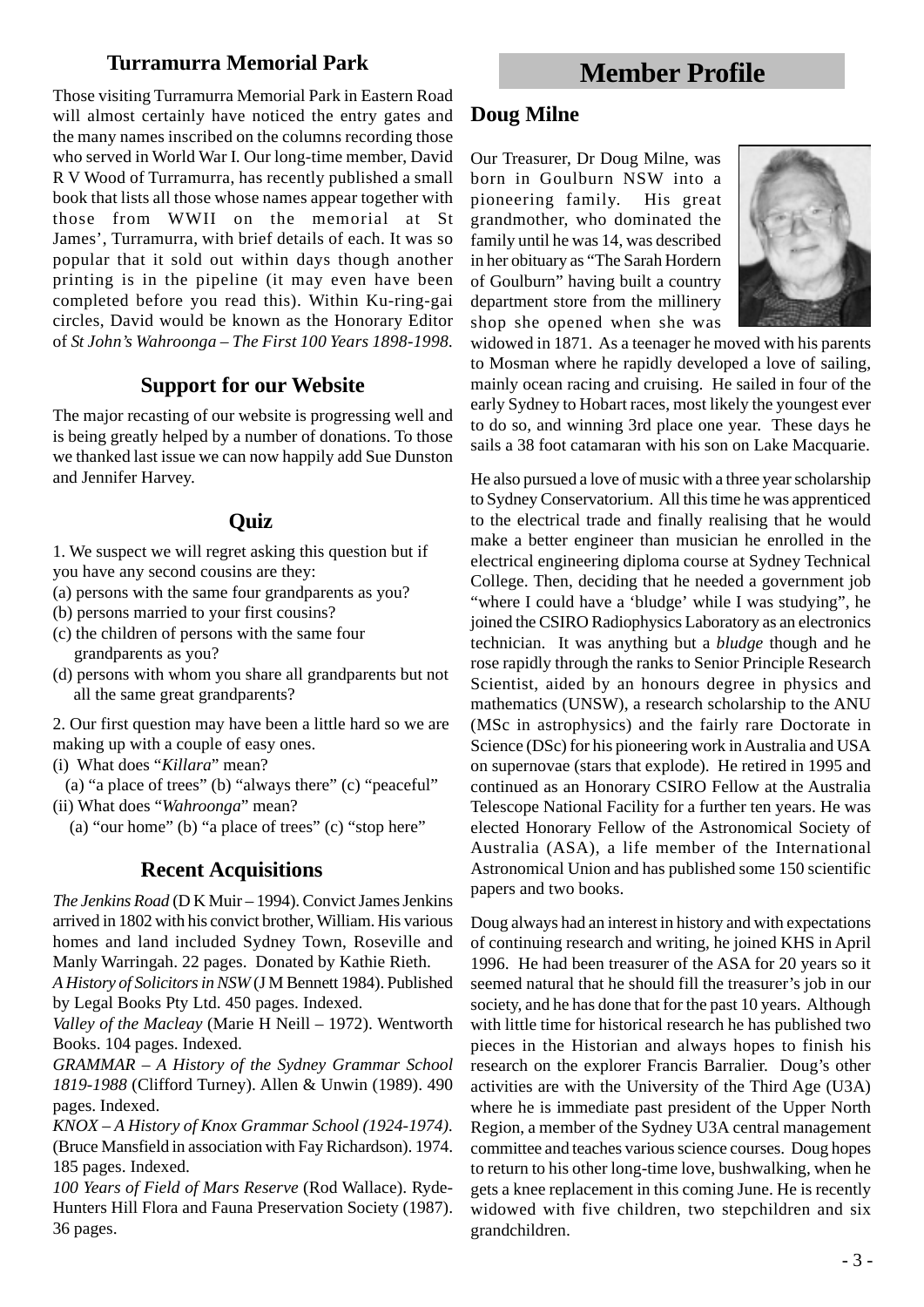# **History Notes**

#### **Eden Herschel Babbage (1844-1924)**



 candidate. E H Babbage *(The Father of Roseville*)

Most Ku-ring-gai people know Babbage as the road leading down to the old Roseville Bridge but not so many would know of the man whose name it carries. We were recently asked by a local newspaper for a story with a connection with the month of May. It was to appear in its May issue and we chose Roseville's Eden Herschel Babbage as a suitable

Eden Babbage's link to the month of May is simply that he was born on the eighth day of that month. This event took place in Genoa in 1844 but his interest to us extends way beyond that. His antecedents alone are of significance. His grandfather was Charles Babbage, a Cambridge Professor of Mathematics and a philosopher who had outstanding mechanical talents as well. He cemented his place in history by conceiving and designing a "difference engine" with 25000 parts which was the forerunner, believe it or not, of today's computers. He is highly respected by computer historians. His machine was not actually constructed until 1989-1991 but proved to be as effective as modern pocket calculators. Sir John Herschel, a renowned astronomer, scientist, photographer and mathematician was a close friend and colleague. Charles chose to call his eldest son Benjamin Herschel Babbage. In turn, Benjamin passed the name Herschel on to his own son Eden Herschel Babbage.

Why was Eden Babbage born in Genoa? It came about because his father, Benjamin, was an engineer, scientist and explorer who gained wide experience in constructing railways in England and overseas. One of his assignments had taken him to Italy where Eden was born. In 1852 the South Australian government brought Benjamin to that State to do a "Geological and Mineralogical Survey" where, amongst other projects, he helped build the railway from the Adelaide city to its port. He followed this with extensive explorations in South Australia and the Northern Territory.

Eden arrived in South Australia with his family as an eightyear-old. On leaving St Peters College he chose banking as his career and was with the Bank of Australasia in South Australia, Victoria, New Zealand, Tasmania and then Sydney. He settled in Sydney at Roseville where he built his home, *Rawhiti*, in Clanville Road in c1896 and was to live there until he died in 1924. His New Zealand experience clearly caused him to have nearby streets named *Rawhiti*, *Waimea*, and *Kelburn,* all of which are places in New Zealand.

During his Roseville years he became deeply embroiled in community affairs as a founder and active member of the

Roseville Progress Association. In 1896 the whole of Kuring-gai was entering a period of growth and there was much to be done following the 1890 opening of the railway. Households had no gas, electricity, town water, garbage collection or sewerage services. Local amenities had to be developed, streets had to be built and, even then, attention was given to beautification including tree plantings. Ku-ring-gai Council was not established until 1906 and in those early days these many community tasks were carried out or organised by local people themselves or in association with State Government authorities. There was a lot of planning and negotiation to be done and Babbage and the Progress Association were heavily involved.

It is, however, for the pivotal role Babbage played in developing Roseville Chase that we owe him the most appreciation. The Chase is an area of 100 acres of treed hillside stretching down to Middle Harbour in the vicinity of Roseville Bridge. It was Babbage who took the early steps to have the land dedicated for public use, who dreamt of its preservation and development, who devoted himself to nurturing its natural beauty and making it more "user friendly" by fashioning walking tracks and pathways. A monolith in his honour stands in a park located between the busy Warringah Road leading down to the bridge and the old Babbage Road.

The description of him by his contemporaries as *The Father of Roseville* was well merited.

 *- Max Farley*

#### **Bradfield's Changing Fortunes**

Recently an enquiry was received from a country resident who grew up in the 1940s and 1950s in West Lindfield. The question was: "When were the British migrants housed there?". Past President Michael MacCabe wrote a story about the history of this area in *THE HISTORIAN* of October 1990. Further comments from Michael are as follow:

*"Bradfield" was the name given to the proposed suburb which C Bowes Thistlethwayte tried, unsuccessfully, to establish in 1924. The gazetted suburb stretched along the Lane Cove River from Fullers Bridge to a line parallel with Yarrara Road, covering most of the area from present West Lindfield to West Pymble.*

*The World Scouts' Jamboree, celebrating Australia's 150th Anniversary, was held from 29th December, 1938 until 9th January, 1939 in the West Lindfield section of Bradfield. In May, 1940, the Royal Australian Air Force took over the areas for the basic training of recruits and as the Embarkation Depot for most of their personnel going overseas. In November, 1941, it became RAAF Station, Bradfield Park and occupied*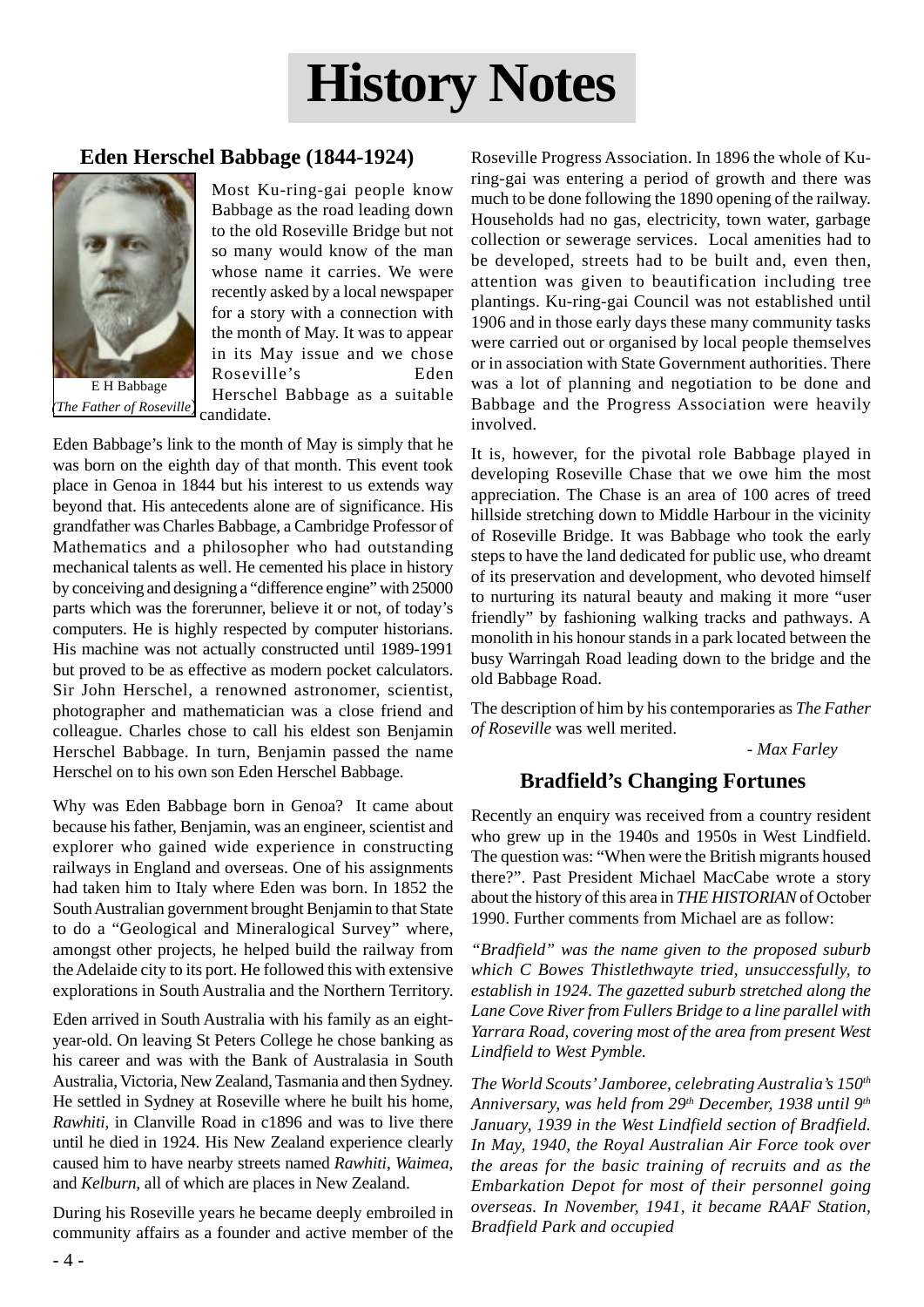*both sides of Bradfield Road. The RAAF Station closed in late 1946.*

#### **A Meditating Monk**

*Following the end of the War, the need for housing was acute, especially for returned service personnel with young families. The NSW Housing Commission took over a number of military camps to provide emergency housing – Bradfield was one of these.*

*However, there was also a shortage of teachers and other specialists and the NSW Government employed people in the UK to come to NSW. Some of these early post-war migrants were accommodated in the Housing Commission huts, with up to three families per hut.*

*In 1949, the Ten Pound (Sterling) assisted British Migration Scheme was inaugurated and about a quarter of the RAAF site was taken over by Commonwealth Hostels Ltd to house those sent there. The migrants were provided with family sleeping quarters and had communal meals, washing and toilet facilities.*

*The Housing Commission area was closed in the early 1960s and the buildings demolished. The Hostel closed in late 1971. The British moved out from 1967 to self-catering accommodation and migrants from South America were housed there.*

*The CSIRO took over the whole of the ex-Air Force site and commenced building the National Standards Laboratory in 1973. It opened in 1977. The Migrant Centre was demolished, and the land left unused. In the late 1990s it was decided to release that land for housing, asbestos was removed from the site and, in 2005, 29 blocks of land were sold at an average price of just under \$1,000,000 each. Now a total of 44 housing blocks, plus recreation areas, cover most of the old Air Force site where at one stage 5000 people were living.*

*- Michael MacCabe*

#### *"Lovers Jump"*

A Wahroonga resident who had lived in Turramurra in the 1940s as a child, recently wrote to us expressing concern that what she knew as *Lovers Leap* (Creek) on Burns Road just north of Bobbin Head Road was now called *Lovers Jump* Creek. She felt the word *Leap* was preferable and should be "reintroduced". Unfortunately, though the term Lovers *Leap* may not have been uncommon in everyday parlance, there seems no record of it ever being the recognised name. Council records and Directories over many years show *Jump*. As far back as 23 December, 1901, the *Pymble News* wrote in praise of the beauty of *Lovers Jump* and told its readers how to find it. Their article said the term "jump" was thought to be a corruption of "leap" which was a common English name for a small (water)fall. Realistically, *Lovers Jump*, having been used for over 100 years is unlikely ever to be changed. Indeed there are those who would take the view that *Lovers Jump* has been in our history for so long it should be left well alone. The origin of the descriptive term "lovers" is quite unknown though there was a theory, completely without proof, that a jilted swain suicided there by jumping off the rocks into the water a few feet below.

The Weekend Edition of the Sydney Morning Herald of 28- 29 April had a photo of a Benedictine Monk, Father Laurence Freeman, enjoying a quiet moment in Sydney's St James' Church in King Street. Father Freeman was in Australia to introduce children to the practice of meditation. What particularly caught the eye in the photograph was the brightly coloured mural in the background. This seemed in strange contrast with the colours one normally associates with the interiors of our older churches. Yet his setting was particularly appropriate because he was seated in the Childrens Chapel in the crypt of the Church. The mural combines religious motifs with scenes of children enjoying happy outdoor times on Sydney Harbour and has a Turramurra connection.

The mural was painted in 1929 by artists known as the *Turramurra Wall Painters*. The group was formed by poet and writer Ethel Anderson who was born in England of Sydney parents in 1883 and married a British Army Officer. She lived in India, then England, and settled in Turramurra in 1924. Her husband was private secretary to several NSW Governors.

When in England, Ethel attended drawing classes and exhibited with a group of modern painters. On returning to Australia she found the art world well behind that of overseas and formed the *Turramurra Wall Painters* in 1927 in an attempt to address this. The group was based at her Turramurra home and she sought the involvement of professional artists of her acquaintance as well as local residents not attracted to the usual social amusements of the times. The professional artists included Roy de Maistre, Roland Wakelin and Grace Cossington Smith. To list all the members of the group would be impossible because of its fluid and informal nature. Apart from the professionals there were Ethel's own daughter (the author Bethia Foott), Jean and Gwen Ramsay, Nell Badham-Jackson, Nancy Campbell, Betty Linder, Stephen Scheling and a number of art students and amateurs. Some participated regularly, others from time to time on specific projects. Few are recognised names today.

As with the membership, there is no complete record of the work carried out by the group nor what survives. The Childrens Chapel, restored, is at St James' for all to see. Other works included a mural on a brick wall at Turramurra College and at least eight murals, often for churches, for locations as far afield as Bunbury in Western Australia, Scone and New Guinea. These latter projects were produced on canvas, rolled up and sent away.

Though the Childrens Chapel is perhaps the only surviving physical evidence of the *Turramurra Wall Painters*, it was the group's contribution to a wider appreciation of modern art that made it so valuable in retrospect. Beyond even this, it also offered an opportunity to artists, both professional and amateur, to meet regularly, to learn and to give encouragement to each other at a time when such encouragement was needed in Australia's otherwise moribund art scene.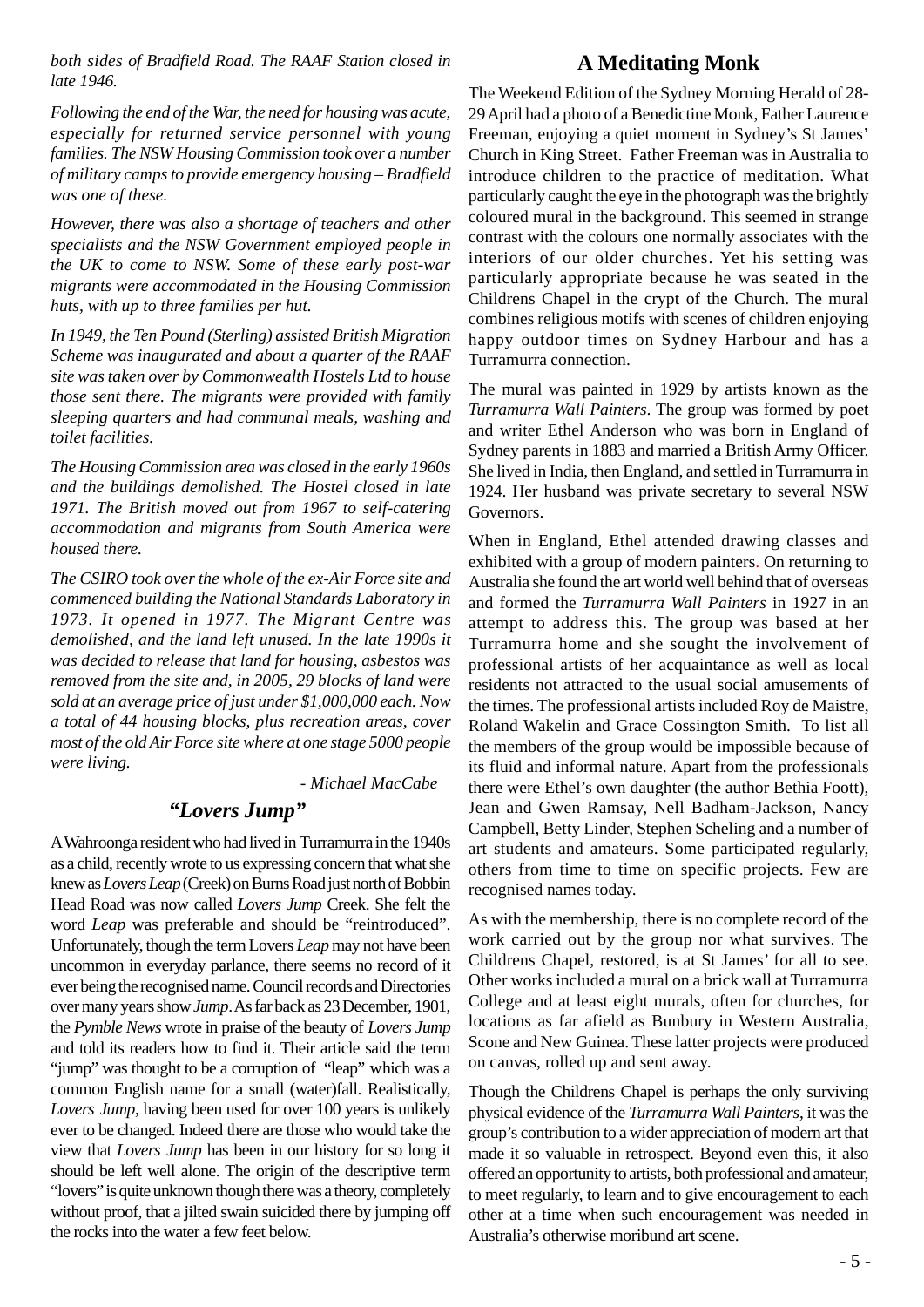

#### **5 May Meeting**

**11am Session**. Member Peter Stehn gave the 25 members present a very informative, well prepared and entertaining presentation on German research. He included a good "potted history" of Germany from pre-medieval times and provided a handout sheet of references and resources. Peter explained the three main ways to conduct family history research of German records with practical illustrations from his own experiences in researching his own family. He said there was a booklet on German research genealogy which could be downloaded from the Latter Day Saints website which was available in our Rooms and on the Society's "du Faur" computer.

In his talk Peter conveyed a great deal of information and mentioned some of the many complexities that could be expected. These included the confusion that arose because, over the centuries, Germany had consisted of many separate principalities, the boundaries of which were subject to continuing change as, indeed, were those of Germany itself. The gradual move from the Julian to Gregorian calendar introduced many problems to challenge the researcher. For a time, too, some areas adopted a separate French Republican calendar. Peter said that emigration really increased after the 1848 revolution with most emigrants going to the Americas. All in all an enthralling talk.

#### **2pm General Meeting**.

This was attended by 35 members and chaired by Jo Harris who drew attention to the following matters:

#### *A Coming event:*

Monday 18 June, 10.30am, session on computers. Bookings could still be made.

#### *Reminders:*

- \* The Murrin transcript service continues to be accessed by members through Jo.
- \* Publications of other societies are held in our rooms and worth reading.
- \* Volunteer digital photographers are being sought to photograph headstones at St Johns Cemetery, Gordon. If needed, helpful instructions can be given.
- *Anzac Day*:
- The Society had a display at St Ives Village Green including
- records of war memorials. Some new members were recruited and books sold.
- David Wood's book of biographies of men whose names are on the Turramurra Memorial Gates was launched. The first printing sold out but another is coming.
- Jo read an address she gave on Anzac Sunday, 22 April, at the Roseville Memorial Club about a Scottish soldier who married her mother in a hospital bedside ceremony and died the next day.

*The Huguenot Society* has received a grant and will publish a book on Australian Huguenots. A list of known names is in the current issue of Australian Family Tree Connections.

*The Slains Castle* 1850/51 voyage. A full list of passengers is available. This was the first vessel to Australia under Caroline Chisholm's Family Loan Colonisation Society scheme.

#### *Books, CDs, Journals*

- the Magazine of the Society of Genealogists UK
- the Magazine of the New Zealand Genealogists Society
- 4 CDs: Historical Indexes of Canberra-Queanbeyan District
- Family History of Friedrich Herbig from Germany. He first lived in a tree
- The Bush Telegraph magazine Jo read a letter re the Gain family
- *The Commonwealth of Thieves* by Tom Keneally
- *Into Tasmania* by Thomas Shakespeare

#### *Reports were given on*:

- A SAG weekend on Irish research, goldfields Victoria and NSW
- The National Trust Art Deco tour of Ku-ring-gai
- The Rose family reunion
- Visits to war cemeteries in Belgium and France
- Peter Stehn reported that Queensland BDMs are now online up to 1914.
- Windows Vista will not run SAG CDs. Best to stay with Windows XP for the time being.

Diana Rose won the raffle of pre-loved books.

*based on notes from Stella Green*

#### **An Impressive Family History**

Committee member David Wilkins has just published *From Brecon to Broken Hill*; *the History of a Wilkins Family*. It traces the author's paternal Wilkins family from the 11th century in Wales as well as his maternal Kitchen and Dunstan families from the 16th century in Cornwall.

The book is substantial with 326 pages complete with family tree charts, maps and photographs, many of them in colour. The story is indexed and includes coverage of life in Wales and Cornwall, the lives of some relatives who served as merchants or soldiers in the East India Company, migration to New Zealand and South Australia, and a chapter on three brothers in World War I.

David is to be congratulated on his work, a copy of which he has donated for our Collection.

#### **Queensland BDMs**

Just in case you missed it in the Meeting Report, The Queensland BDMs (1829-1914) are now online at www.justice.qld.gov/bdm/IndexSearch.htm. Worth listing as a "Favourite".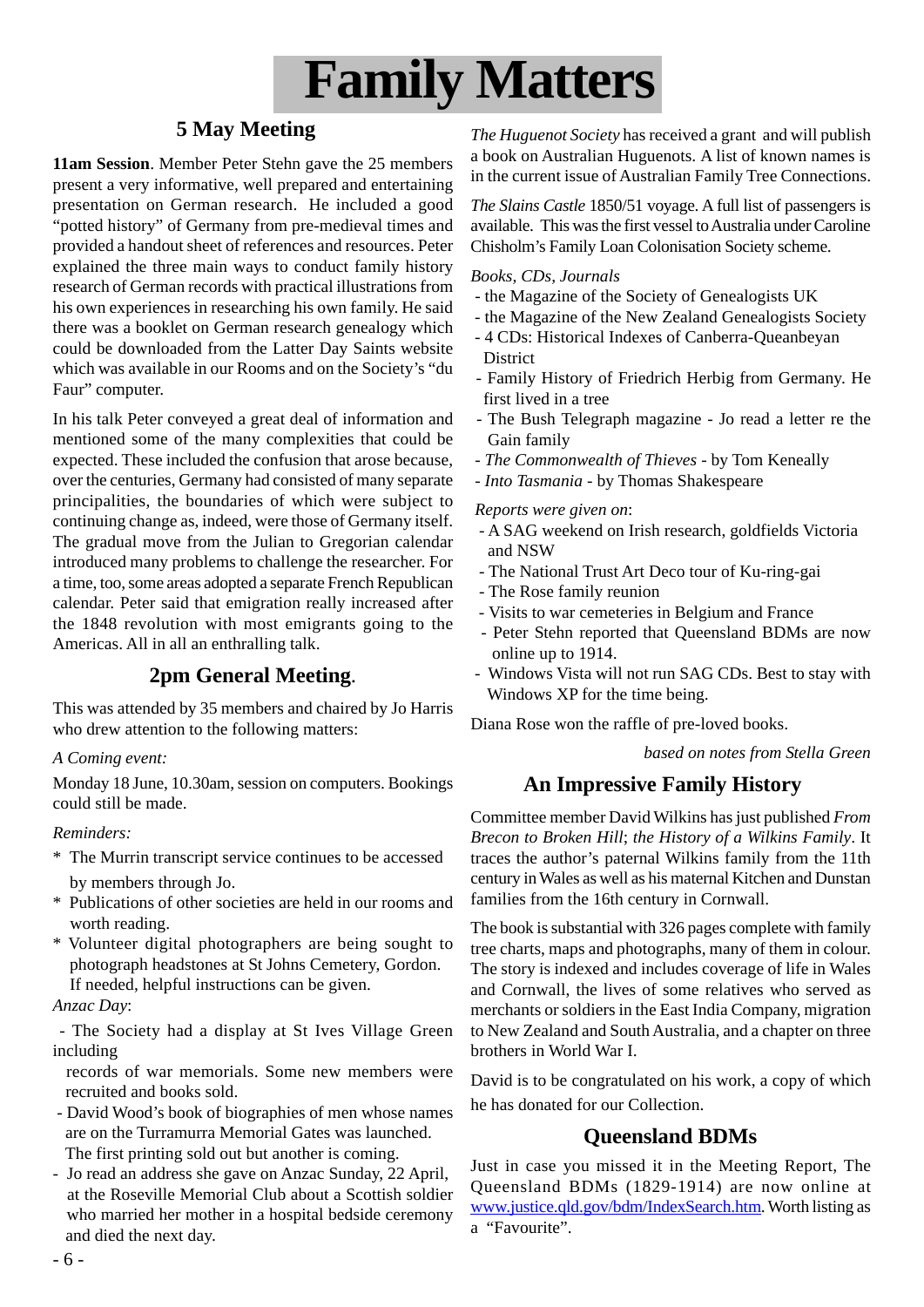#### **Vista brings Problems**

It seems Microsoft's new Vista operating system is causing users many a problem. A major concern is that it is difficult and often virtually impossible to get some existing software, printers, modems etc to work using Vista. The Society of Australian Genealogists (SAG) is far from alone in advising caution before upgrading from XP or earlier systems. SAG even goes so far as to say that "anyone who doesn't need to 'upgrade' to Vista should sit tight for a while and watch how it sorts out". Data on many existing CDs risks, in time, becoming inaccessible forever unless the computer industry deals with problems such as this once and for all. Imagine if Microsoft were to declare it would no longer "support" XP in the same way Windows 98 is becoming obsolete!

#### **Some Sites to see**

**\* www.ancestorsonboard.com**. This site is powered by www.findmypast.com and is useful for those who are looking for ancestors who left Britain by ship between the years 1890 - 1919. The site is gradually being extended to cover the years up to 1960. Searching the index is free but to look at the original transcript it is necessary to register with *findmypast.com* and pay a small fee per page.

**\* www.records.nsw.gov.au**. A very useful site which is expanding all the time.

To access indexes to all currently available on-line records, go to the right hand column on their *Homepage* and click *indexes online. Intestate Estate Records* have recently been added.

**\* www.theshipslist.com**. Recommended by Stella Green. Online since August 1999, this site has ships' passenger lists, immigration reports, newspaper records, shipwreck information, ship pictures and descriptions, list of marriages at sea, fleet lists and much more. Has over 2000 free access web-pages with new databases added regularly.

- *collated by Lyn Done*

#### **Family History Courses**

\* There is to be another one-day session on Computers and on the Family Tree Maker program on Monday 18 June at 10.30pm. Contact Jo Harris (9489-4393) for details and registration.

\* An eight-week Course on researching family history will commence on a date in June to be announced. The fee will be c\$80. The Course is not restricted to members. As we write there are still some places - contact Jo Harris (9489 4393).

#### **Anything to Offer?**

Readers will have noticed we sometimes carry items from members. We like to do this and believe other members enjoy reading them. Being a Newsletter, we cannot include lengthy articles but shortish, "pithy" snippets about members' family research or items of interest, or whatever, are welcome indeed.

\*\*\*\*\*\*\*\*\*\*\*\*\*\*\*\*\*

Genealogists always take a joyful step forward when they take a new step back.

## **Built Heritage**

#### **1-15 Bundarra Avenue, Wahroonga**



5a Bundarra Avenue 9 Bundarra Avenue



Tucked away in a quiet street just off the Pacific Highway at Wahroonga is a group of seven intact Californian bungalows. They are located on *Bundarra Estate* which was subdivided in 1893.The estate goes from Woonona Avenue to Pacific Highway and takes in both sides of Bundarra Avenue. As part of this area has been rezoned for five-storey development, some of these bungalows could be demolished, so it seems an appropriate time to document them. This group of similarly designed houses were with one exception owned and constructed by builder, Adam Bowman Anderson. The information we have has been confirmed by building applications, *Sands'* directories, oral histories and tenders.

Numbers 3-5 Bundarra Avenue are sited on part of lot 4. Sarah Humby bought this lot fronting Lane Cove Road (Pacific Highway) and Bundarra Avenue in 1896. Euphemia Anderson wife of Adam Bowman Anderson purchased part of this lot which fronted Bundarra Avenue in 1919. The land was subdivided into two and a cottage built on the northern portion by Anderson. In 1921 he sold this property (No.5) to Alexander Grey of Wahroonga, chauffeur. Lillian Evans wife of Charles Frederick Evans of Manly, chemist, was sold the southern portion (No.3) of the property with a cottage on it in March 1922.

Numbers 7-19 are located on land that had previously been part of *The Briars* which was subdivided by Jessie Balcombe in 1922. Over the following four years Anderson purchased most of the subdivision. He bought lot 1 in June 1922, constructed a cottage on the land, and sold the property to Gordon Albert Stuckey of Sydney, a civil engineer. This property at number 7 remained in the Stuckey family as at 2005. In September 1922 Anderson purchased lot 2. He constructed a cottage at number 9 and sold to Rose Annie Johnson. He then purchased lot 3, constructed a cottage and sold the property to John Ross Cuthbert in September 1923. This property (No.11) was sold to Eustace Lynden Holliday of Sydney, engineer in 1939. In 1926 Lots 4 and 5 were bought by Anderson. After constructing a cottage on lot 4 Anderson sold the property to Amy Elizabeth Tarvinect (*name illegible*) of Point Piper in June 1927. When she died the property went, by a process of Application of Transmission, to Thelma Charles wife of Burton Charles of Wahroonga, salesman in 1937. This became number 15.

John George Major who was also a builder purchased the residue of Sarah Humby's corner lot 4 in 1927. He constructed a bungalow at number 1 Bundarra Avenue which he sold to Mary Ramage in 1928. *- Jennifer Harvey*